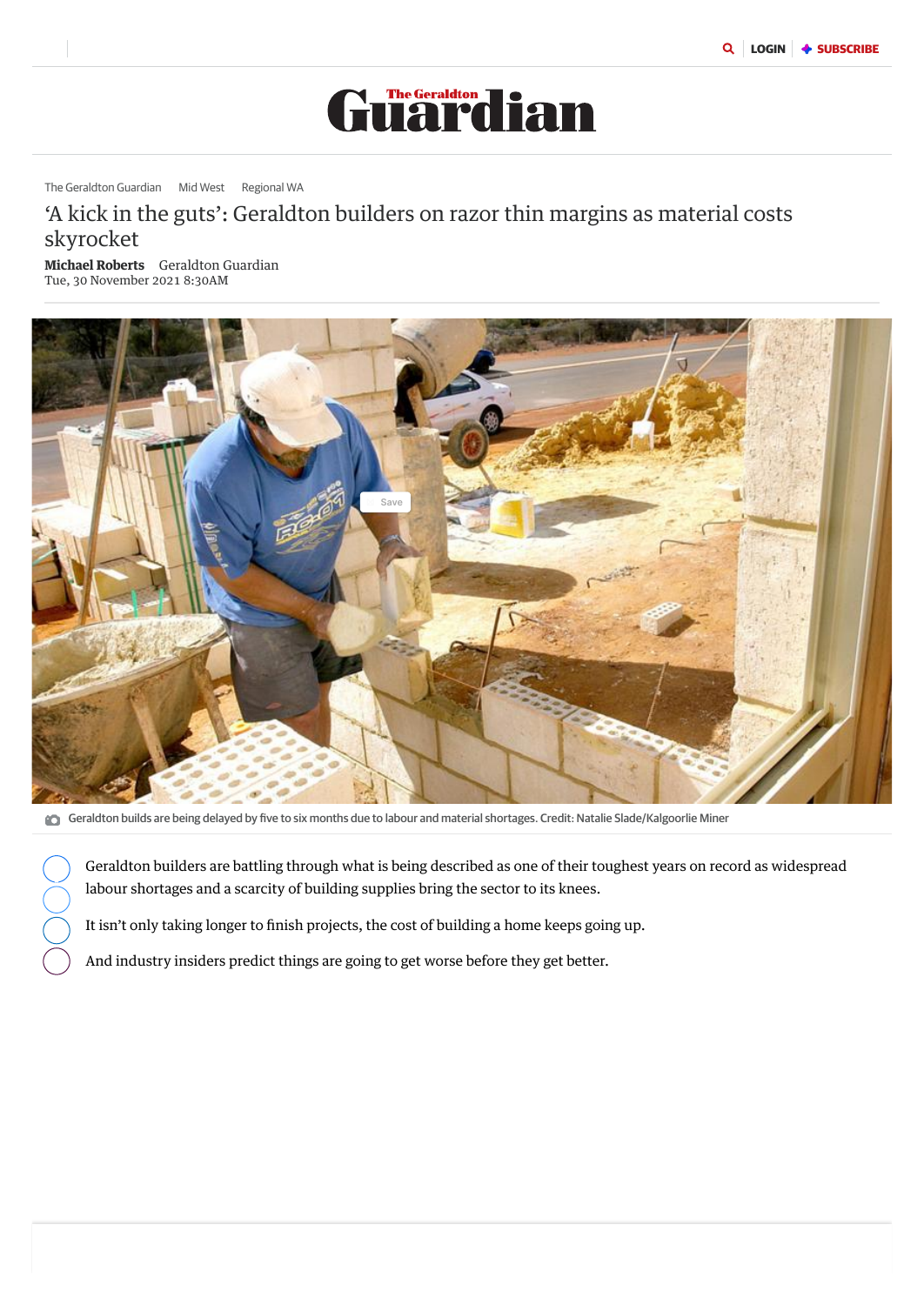

**C** Disruptions to international supply chains and trade channels because of COVID-19 have significantly delayed the arrival of building materials in Australia. Credit: Lisa Favazzo/The Geraldton Guardian

Geraldton builder Aaron Campbell said he hadn't turned a profit on any of the homes he had built this year because he was working to fixed-price contracts.

"For me, the cost of building a home has gone up about 25 per cent," he said.

"We signed contracts up at last year prices expecting a roof to cost \$10,000, and now it costs \$20,000.

"We are building these homes for fun. It has been a kick in the guts."

The introduction of Federal and State government grants last year saw West Australians access up to \$45,000 towards new builds.

But the move has proved a double-edged sword for builders.

Mr Campbell said he took on 35 residential projects this year, but was likely only to finish 15 by the end of December.

"It won't be easy to build houses for the next three years," he said.

"I don't think the supply chain for materials is going to get better for a long time."

WA Country Builders and Rural Building Company general manager Tony Harvie said the average build in Geraldton was being delayed by five to six months.

"It's so hard to get the materials – we have to be very nimble," he said.

Last week the State Government announced it would boost timber supplies by making an additional 12,000 tonnes of structural pine available to builders over the next three months.

About 65 per cent of the timber used by WA builders is sourced locally, with the rest imported from over east and overseas.

Disruptions to international supply chains and trade channels because of COVID-19 have significantly delayed the arrival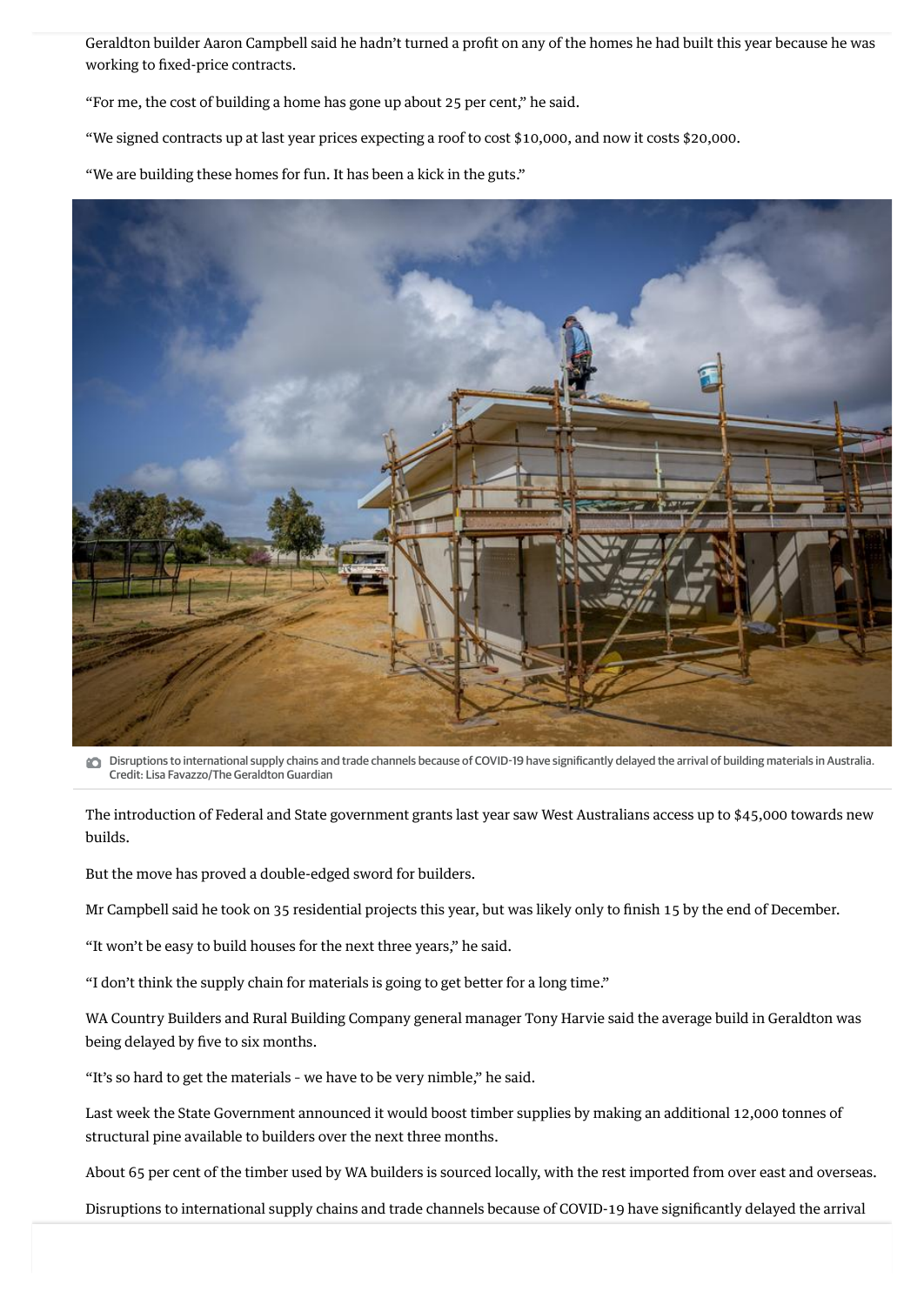The head of Geraldton's biggest commercial construction company, David Crothers, said shipping delays were causing major headaches for his industry.

"It's going to get worse before it gets better," he said. "I believe we have another 12 months of difficult times in this industry. A lot of it is one step forward, two steps back."

An industry-wide mandate on COVID-19 vaccines has thrown another spanner in the works.



**COUNTANA Country Builders and Rural Building Company general manager Tony Harvie. Credit: Supplied** 

Mr Harvie said some of his staff were against the mandates and considering their options.

"We are having those conversations now," he said.

"We would hate to see them go, but it is out of our hands."

Mr Harvie said it was the most challenging time he had seen.

"You're not sure what is going to happen next," he said.

Mr Crothers, also president of the WA branch of the Master Builders Association, said the sector was seeking more clarity.

"The interpretation needs to be clarified and the penalties are excessive," he said.

"There's no question we've got people that don't want to have it.

"There's a percentage that just don't want to be told what to do."

WA construction workers have until the end of the year to get a first dose or face the sack.

People who flout the rules face a \$20,000 fine, while employers risk being \$100,000 out of pocket.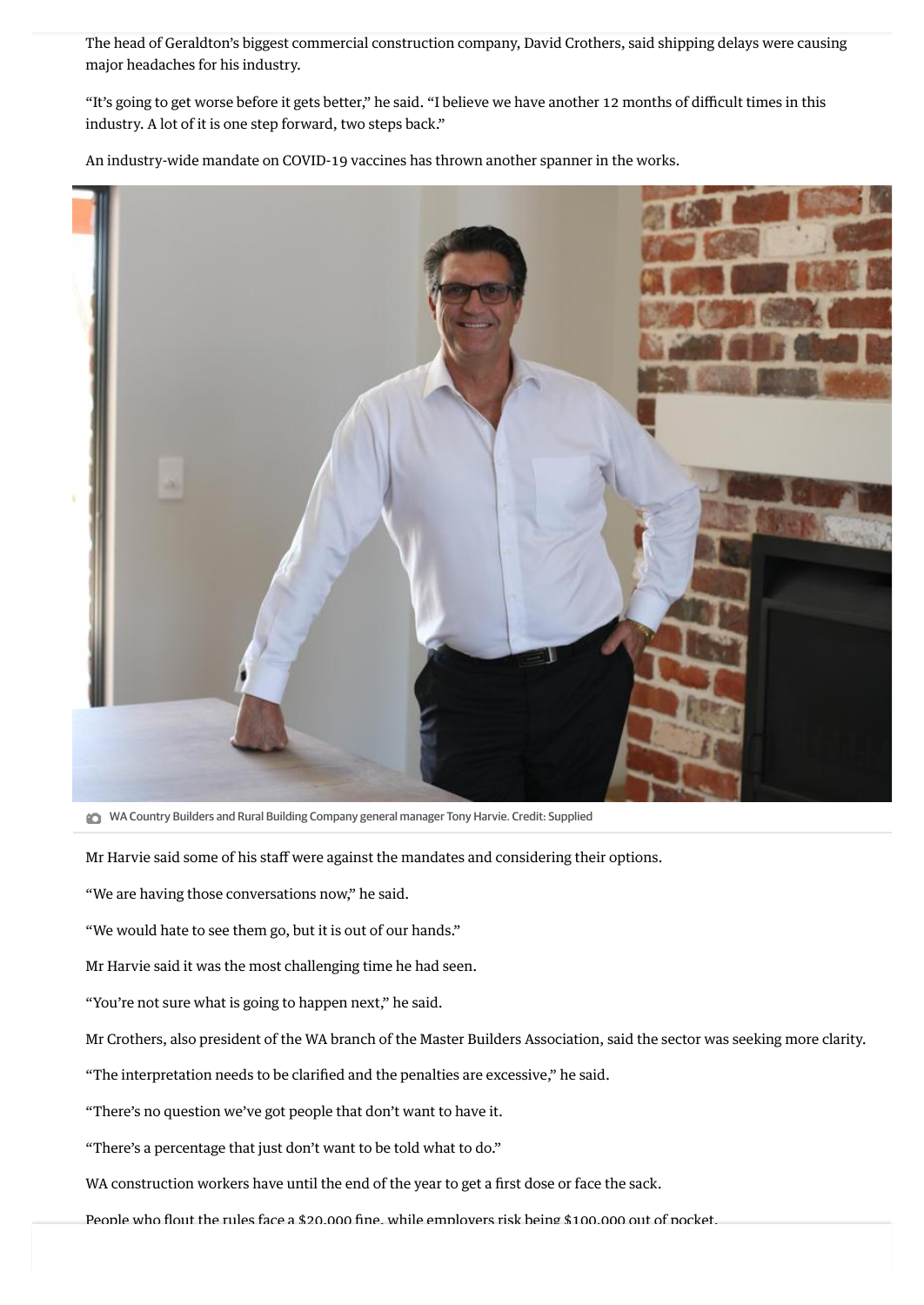## WE RECOMMEND

News

News

[Geraldton](https://www.geraldtonguardian.com.au/news/geraldton-guardian/tropical-cyclone-seroja-geraldton-and-the-mid-west-prepare-to-take-shelter-ng-b881843569z) in lockdown as red alert declared

[Century-old](https://www.geraldtonguardian.com.au/news/geraldton-guardian/geraldton-home-on-fitzgerald-street-built-by-world-war-i-veteran-more-than-100-years-ago-for-sale-ng-b881876382z) Geraldton home goes on the market

HealthyGem [SPONSORED](https://popup.taboola.com/en/?template=colorbox&utm_source=sevenwestmedia-geraldtonguardian&utm_medium=referral&utm_content=thumbs-feed-01-b:Below%20Article%20Thumbnails%20|%20Card%202:)

FROM AROUND THE SITE **Travel chaos [predicted](https://www.geraldtonguardian.com.au/news/bus-drivers-are-preparing-to-strike-across-services-in-sydney-including-a-24-hour-stop-work-action-planned-for-monday-c-4775369) ahead of strike** All eyes on female trio at [Busselton](https://www.geraldtonguardian.com.au/news/busselton-dunsborough-times/all-eyes-on-female-trio-kylie-simpson-kate-bevilaqua-and-sarah-thomas-at-busselton-ironman-ng-b882093876z) Ironman + Servo [charged](https://www.geraldtonguardian.com.au/news/melbourne-service-station-charged-after-man-is-crushed-by-car-wash-and-dies-c-4773701) after car wash death  $\triangle$ [Pyrmont](https://www.geraldtonguardian.com.au/news/bus-drivers-are-preparing-to-strike-across-services-in-sydney-including-a-24-hour-stop-work-action-planned-for-monday-c-4775369) stabbing victim's horrific injuries ▶ [Reward](https://www.geraldtonguardian.com.au/news/50000-on-offer-to-help-arrest-alleged-murder-suspect-on-the-run-for-six-days-c-4776569) offered to crack murder case ▶ Young women talk [empowerment](https://www.geraldtonguardian.com.au/news/the-kimberley-echo/young-east-kimberley-women-talk-mental-and-physical-health-at-kununurra-deadly-divas-day-ng-b882085633z) at Deadly Divas Day ◆ Register Now FREE cricket tipping is here! Score \$15k for being the [season's](https://thegame.com.au/) top tipper. FIND OUT MORE

Luxury SUV Deals | Search Ads [SPONSORED](https://popup.taboola.com/en/?template=colorbox&utm_source=sevenwestmedia-geraldtonguardian&utm_medium=referral&utm_content=thumbs-feed-01-b:Below%20Article%20Thumbnails%20|%20Card%202:)



Couple Makes A Bet: No Eating Out, No Cheat Meals, No [Alcohol.](https://www.healthygem.com/life/couple-makes-drastic-health-change/?utm_source=tb&utm_medium=sevenwestmedia-geraldtonguardian-tb&utm_content=3049525515&utm_campaign=13916811-tb&utm_cpc=2QFRfePxMZqBYDU0-fD2gdB8WUCB7XRKR0cCwNiMFks=&tblci=GiBpzk0cIkryb3n1VdXPxFwGcwdaEQMjeo30w326PbiKDiD7vUYo9cbk-NrAs5do) A Year After, This Is Them

Unsold SUVs In Osborne Park Selling For A [Fraction](https://www.verifiedroad.com/rd/r.php?sid=17746&pub=302286&c1=302286LUXSUVAU1DTB&c3=GiBpzk0cIkryb3n1VdXPxFwGcwdaEQMjeo30w326PbiKDiCg81Yo7836kszY5JmOAQ&utm_source=taboola&utm_medium=referral&tblci=GiBpzk0cIkryb3n1VdXPxFwGcwdaEQMjeo30w326PbiKDiCg81Yo7836kszY5JmOAQ#tblciGiBpzk0cIkryb3n1VdXPxFwGcwdaEQMjeo30w326PbiKDiCg81Yo7836kszY5JmOAQ) Of Their Value

35 Celebrities Who Ride [Motorcycles](https://www.brakeforit.com/culture/stars-who-own-motorcycles/?utm_source=tb&utm_medium=sevenwestmedia-geraldtonguardian-tb&utm_content=2988892515&utm_campaign=9783581-tb&utm_cpc=LcPgj6EukMWcm1_8aKYqCtB8WUCB7XRKR0cCwNiMFks=&tblci=GiBpzk0cIkryb3n1VdXPxFwGcwdaEQMjeo30w326PbiKDiDrwkko2ZawmePR3KOKAQ)

News

News

## Brand Highway crash victim [identified](https://www.geraldtonguardian.com.au/news/geraldton-guardian/brand-highway-crash-victim-identified-as-perth-man-peter-janus-after-head-on-collision-near-badgingarra-ng-b882079248z)

[Sleeping](https://www.geraldtonguardian.com.au/news/detectives-yet-to-find-sleeping-bag-cleo-smith-was-in-when-allegedly-abducted-at-blowholes-campsite-c-4512932) bag twist in Cleo case